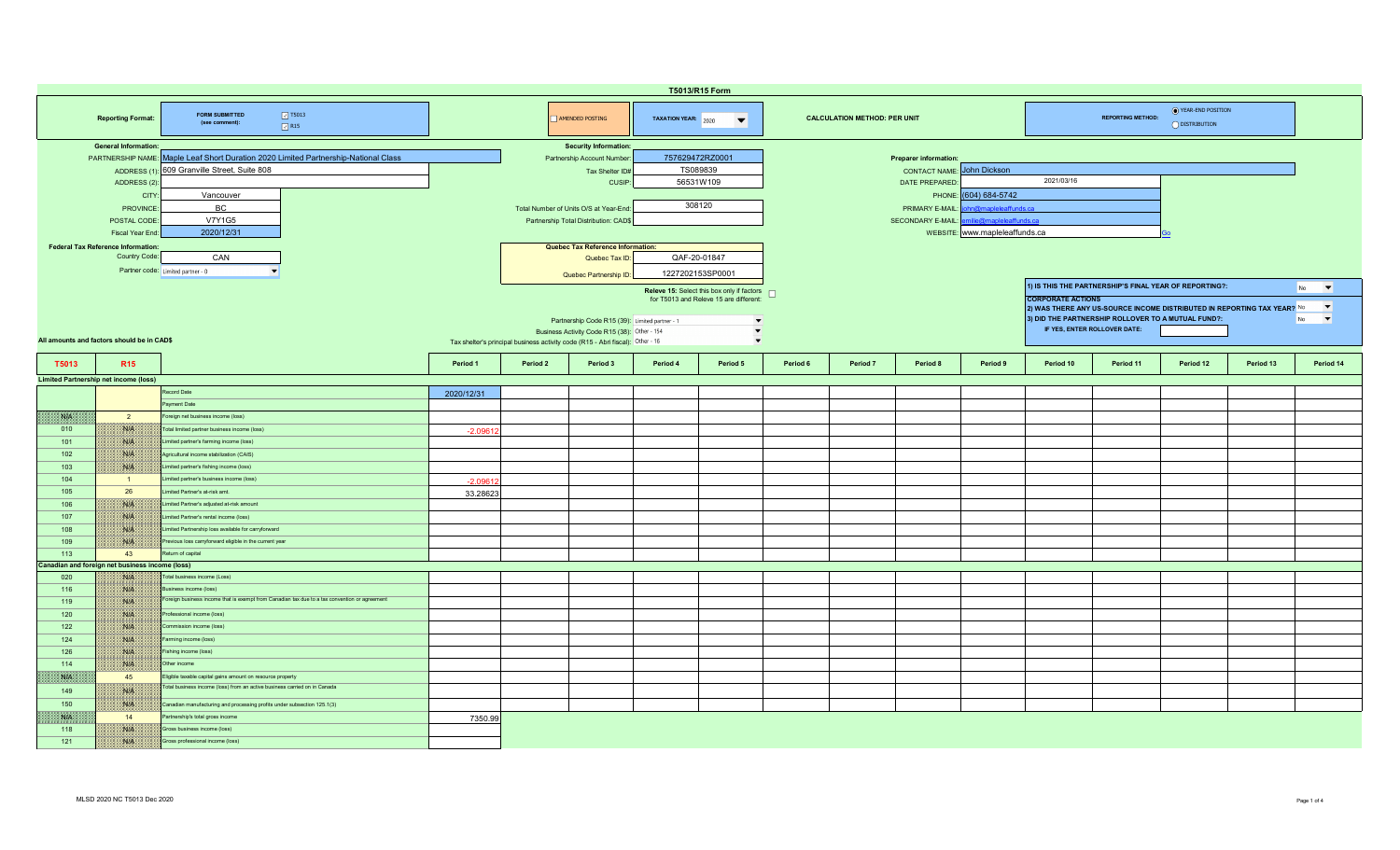| T5013                         | <b>R15</b>                                            |                                                                                                 | Period 1 | Period 2 | Period 3 | Period 4 | Period 5 | Period 6 | Period 7 | Period 8 | Period 9 | Period 10 | Period 11 | Period 12 | Period 13 | Period 14 |
|-------------------------------|-------------------------------------------------------|-------------------------------------------------------------------------------------------------|----------|----------|----------|----------|----------|----------|----------|----------|----------|-----------|-----------|-----------|-----------|-----------|
| 123                           | <b>Side of</b>                                        | Gross commission income (loss)                                                                  |          |          |          |          |          |          |          |          |          |           |           |           |           |           |
| 125                           | <b>BULL</b>                                           | Gross farming income (loss)                                                                     |          |          |          |          |          |          |          |          |          |           |           |           |           |           |
| 127                           | NIK                                                   | Gross fishing income (loss)                                                                     |          |          |          |          |          |          |          |          |          |           |           |           |           |           |
|                               |                                                       | >>> Canadian and foreign net business income (loss) - Jurisdiction Allocation                   |          |          |          |          |          |          |          |          |          |           |           |           |           |           |
| $\blacktriangledown$          |                                                       |                                                                                                 |          |          |          |          |          |          |          |          |          |           |           |           |           |           |
| $\blacktriangledown$          |                                                       |                                                                                                 |          |          |          |          |          |          |          |          |          |           |           |           |           |           |
| $\blacktriangledown$          |                                                       |                                                                                                 |          |          |          |          |          |          |          |          |          |           |           |           |           |           |
| $\left  \cdot \right $        |                                                       |                                                                                                 |          |          |          |          |          |          |          |          |          |           |           |           |           |           |
| $\overline{\phantom{0}}$      |                                                       |                                                                                                 |          |          |          |          |          |          |          |          |          |           |           |           |           |           |
| $\overline{\phantom{a}}$      |                                                       |                                                                                                 |          |          |          |          |          |          |          |          |          |           |           |           |           |           |
| $\overline{\phantom{0}}$      |                                                       |                                                                                                 |          |          |          |          |          |          |          |          |          |           |           |           |           |           |
|                               | Canadian and foreign investments and carrying charges |                                                                                                 |          |          |          |          |          |          |          |          |          |           |           |           |           |           |
| 110                           | 3 <sup>5</sup>                                        | Canadian and foreign net rental income (loss)                                                   |          |          |          |          |          |          |          |          |          |           |           |           |           |           |
| 111                           | $\overline{4}$                                        | Foreign net rental income (loss)                                                                |          |          |          |          |          |          |          |          |          |           |           |           |           |           |
| 112                           | NIA                                                   | Foreign net rental income that is exempt from Canadian tax due to a tax convention or agreement |          |          |          |          |          |          |          |          |          |           |           |           |           |           |
| 117                           | <b>SALE</b>                                           | Gross Canadian and foreign rental income                                                        |          |          |          |          |          |          |          |          |          |           |           |           |           |           |
| 128                           | $\overline{7}$                                        | nterest from Canadian sources                                                                   | 0.02386  |          |          |          |          |          |          |          |          |           |           |           |           |           |
| 146                           | 7 <sup>7</sup>                                        | Other investment income                                                                         |          |          |          |          |          |          |          |          |          |           |           |           |           |           |
| $128 + 146$                   | Total of 7                                            |                                                                                                 | 0.02386  |          |          |          |          |          |          |          |          |           |           |           |           |           |
| 129                           | 6B                                                    | Actual amount of dividends (other than eligible dividends)                                      |          |          |          |          |          |          |          |          |          |           |           |           |           |           |
| 132                           | 6A                                                    | Actual amount of eligible dividends                                                             |          |          |          |          |          |          |          |          |          |           |           |           |           |           |
| 135                           | 8                                                     | Foreign dividend and interest income                                                            |          |          |          |          |          |          |          |          |          |           |           |           |           |           |
| 137                           | 13                                                    | susiness investment loss                                                                        |          |          |          |          |          |          |          |          |          |           |           |           |           |           |
| 145                           | 15B                                                   | Dividend rental arrangement compensation payments                                               |          |          |          |          |          |          |          |          |          |           |           |           |           |           |
| 210                           | <b>15A</b>                                            | Total carrying charges                                                                          |          |          |          |          |          |          |          |          |          |           |           |           |           |           |
|                               |                                                       | >>> Canadian and foreign investments and carrying charges - Jurisdiction allocation             |          |          |          |          |          |          |          |          |          |           |           |           |           |           |
| $\blacktriangledown$          |                                                       |                                                                                                 |          |          |          |          |          |          |          |          |          |           |           |           |           |           |
| $\blacktriangledown$          |                                                       |                                                                                                 |          |          |          |          |          |          |          |          |          |           |           |           |           |           |
| $\blacktriangledown$          |                                                       |                                                                                                 |          |          |          |          |          |          |          |          |          |           |           |           |           |           |
| $\blacktriangledown$          |                                                       |                                                                                                 |          |          |          |          |          |          |          |          |          |           |           |           |           |           |
| $\blacktriangledown$          |                                                       |                                                                                                 |          |          |          |          |          |          |          |          |          |           |           |           |           |           |
| $\blacktriangledown$          |                                                       |                                                                                                 |          |          |          |          |          |          |          |          |          |           |           |           |           |           |
| Other amounts and information |                                                       |                                                                                                 |          |          |          |          |          |          |          |          |          |           |           |           |           |           |
| 030                           | 外联                                                    | Total capital gain (loss)                                                                       |          |          |          |          |          |          |          |          |          |           |           |           |           |           |
| 151                           | 10                                                    | Capital gains (losses) [R15: used to calculate the deduction]                                   |          |          |          |          |          |          |          |          |          |           |           |           |           |           |
| 151                           | 12                                                    | Capital gains (losses) [R15: not used to calculate the deduction]                               | 8.26237  |          |          |          |          |          |          |          |          |           |           |           |           |           |
| 159                           | $-11$                                                 | Capital gains reserve                                                                           |          |          |          |          |          |          |          |          |          |           |           |           |           |           |
| 040                           | 5 <sub>5</sub>                                        | Capital cost allowance                                                                          |          |          |          |          |          |          |          |          |          |           |           |           |           |           |
| <b>SUB</b>                    | 9                                                     | Patronage dividends from a cooperative                                                          |          |          |          |          |          |          |          |          |          |           |           |           |           |           |
| <b>SUP</b>                    | 16                                                    | Quebec income tax withheld at source                                                            |          |          |          |          |          |          |          |          |          |           |           |           |           |           |
| NB.                           | 34                                                    | R15: Exploration expenses - Northern Quebec                                                     |          |          |          |          |          |          |          |          |          |           |           |           |           |           |
| <b>ANGEL</b>                  | 21B                                                   | nvestment tax credit (R15 only: Other Property)                                                 |          |          |          |          |          |          |          |          |          |           |           |           |           |           |
| <b>SAFE</b>                   | 24A                                                   | Member Corp's share of debt                                                                     |          |          |          |          |          |          |          |          |          |           |           |           |           |           |
| SS P                          | 24B                                                   | lember Corp's share of qualified property                                                       |          |          |          |          |          |          |          |          |          |           |           |           |           |           |
| <b>SALE</b>                   | <b>24C</b>                                            | Member Corp's share of total assets                                                             |          |          |          |          |          |          |          |          |          |           |           |           |           |           |
| <b>SALE</b>                   | 27                                                    | imited Partnership Loss                                                                         |          |          |          |          |          |          |          |          |          |           |           |           |           |           |
| <b>SOF</b>                    | 32                                                    | Exploration exp. Incurred in Quebec                                                             |          |          |          |          |          |          |          |          |          |           |           |           |           |           |
| NB                            | 33                                                    | Surface mining/oil&gas exploration exp. in Quebec                                               |          |          |          |          |          |          |          |          |          |           |           |           |           |           |
| NB.                           | 35-28                                                 | Amt. Of assistance corresponding to exp. Reported in 28 on R15                                  |          |          |          |          |          |          |          |          |          |           |           |           |           |           |
| NA                            | 35-29                                                 | Amt. Of assistance corresponding to exp. Reported in 30 on R15                                  |          |          |          |          |          |          |          |          |          |           |           |           |           |           |
| <b>SALE</b>                   | 35-30                                                 | Amt. Of assistance corresponding to exp. Reported in 32 on R15                                  |          |          |          |          |          |          |          |          |          |           |           |           |           |           |
| <b>SALE</b>                   | $35 - 32$                                             | Amt. Of assistance corresponding to exp. Reported in 33 on R15                                  |          |          |          |          |          |          |          |          |          |           |           |           |           |           |
|                               |                                                       |                                                                                                 |          |          |          |          |          |          |          |          |          |           |           |           |           |           |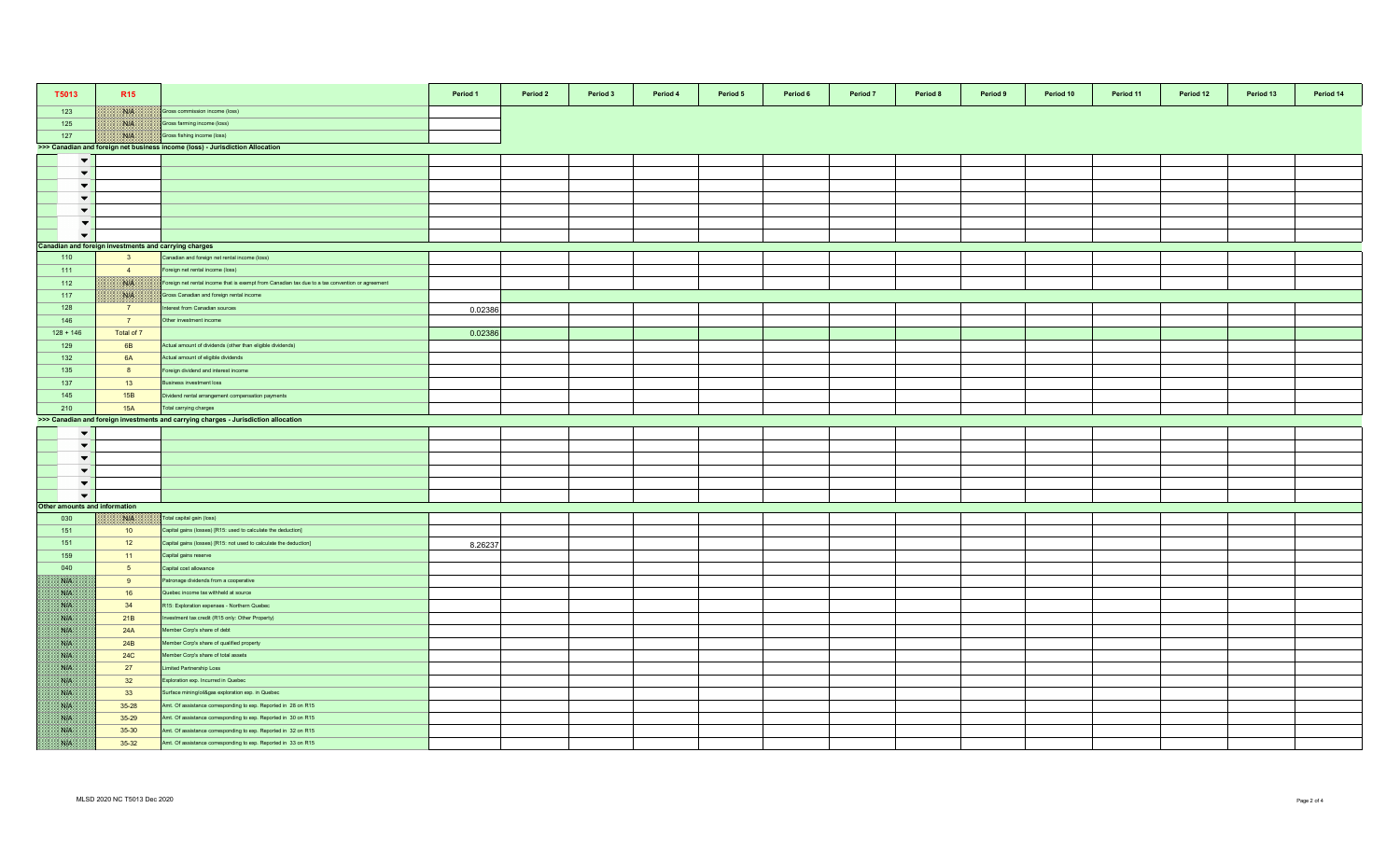| T5013                          | R <sub>15</sub> |                                                                                                     | Period 1 | Period 2 | Period 3 | Period 4 | Period 5 | Period 6 | Period <sub>7</sub> | Period 8 | Period 9 | Period 10 | Period 11 | Period 12 | Period 13 | Period 14 |
|--------------------------------|-----------------|-----------------------------------------------------------------------------------------------------|----------|----------|----------|----------|----------|----------|---------------------|----------|----------|-----------|-----------|-----------|-----------|-----------|
| NA                             | 35-33           | Amt. Of assistance corresponding to exp. Reported in 33 on R15                                      |          |          |          |          |          |          |                     |          |          |           |           |           |           |           |
| NA                             | 35-34           | Research amt. of assistance corresponding to exp. Reported in 34 on R15                             |          |          |          |          |          |          |                     |          |          |           |           |           |           |           |
| SYP.                           | 42              | Percentage of business carried on in Quebec by the partnership                                      |          |          |          |          |          |          |                     |          |          |           |           |           |           |           |
| 171                            | 17              | Foreign tax paid on non-business income                                                             |          |          |          |          |          |          |                     |          |          |           |           |           |           |           |
| 172                            | 18              | oreign tax paid on business income                                                                  |          |          |          |          |          |          |                     |          |          |           |           |           |           |           |
| 173                            | 28              | Cdn Exploration Expenses (CEE)                                                                      |          |          |          |          |          |          |                     |          |          |           |           |           |           |           |
| 174                            | 29              | Cdn Development expenses (CDE)                                                                      |          |          |          |          |          |          |                     |          |          |           |           |           |           |           |
| 175                            | 30              | Cdn Oil and gas property exp (COPGE)                                                                |          |          |          |          |          |          |                     |          |          |           |           |           |           |           |
| 176                            | 31              | Foreign exploration and development expenses (FEDE)                                                 |          |          |          |          |          |          |                     |          |          |           |           |           |           |           |
| 182                            | 19              | Eligible amount of charitable donations                                                             |          |          |          |          |          |          |                     |          |          |           |           |           |           |           |
| 183                            | 20              | Eligible amount of cultural and ecological gifts                                                    |          |          |          |          |          |          |                     |          |          |           |           |           |           |           |
|                                |                 | >>> Other amounts and information - T5013 jurisdiction allocation and R15 complementary information |          |          |          |          |          |          |                     |          |          |           |           |           |           |           |
| $\overline{\phantom{0}}$       |                 |                                                                                                     |          |          |          |          |          |          |                     |          |          |           |           |           |           |           |
| $\overline{\phantom{a}}$       |                 |                                                                                                     |          |          |          |          |          |          |                     |          |          |           |           |           |           |           |
| $\blacktriangledown$           |                 |                                                                                                     |          |          |          |          |          |          |                     |          |          |           |           |           |           |           |
| $\blacktriangledown$           |                 |                                                                                                     |          |          |          |          |          |          |                     |          |          |           |           |           |           |           |
| $\blacktriangledown$           |                 |                                                                                                     |          |          |          |          |          |          |                     |          |          |           |           |           |           |           |
| $\blacktriangledown$           |                 |                                                                                                     |          |          |          |          |          |          |                     |          |          |           |           |           |           |           |
| $\blacktriangledown$           |                 |                                                                                                     |          |          |          |          |          |          |                     |          |          |           |           |           |           |           |
| $\overline{\phantom{0}}$       |                 |                                                                                                     |          |          |          |          |          |          |                     |          |          |           |           |           |           |           |
| $\overline{\phantom{a}}$       |                 |                                                                                                     |          |          |          |          |          |          |                     |          |          |           |           |           |           |           |
|                                |                 | Renounced Canadian exploration and development expenses                                             |          |          |          |          |          |          |                     |          |          |           |           |           |           |           |
| 190                            | 60              | Cdn exploration expense - renunciation                                                              | 24.99239 |          |          |          |          |          |                     |          |          |           |           |           |           |           |
| 191                            | 61              | Cdn development expense - renunciation                                                              |          |          |          |          |          |          |                     |          |          |           |           |           |           |           |
| 192                            | <b>SALE</b>     | Cdn exploration expense - assistance                                                                |          |          |          |          |          |          |                     |          |          |           |           |           |           |           |
| 193                            | <b>NGCA</b>     | Cdn development expense - assistance                                                                |          |          |          |          |          |          |                     |          |          |           |           |           |           |           |
| 196                            | <b>NIP</b>      | Reduction - Portion subject int. free                                                               |          |          |          |          |          |          |                     |          |          |           |           |           |           |           |
| 194                            | <b>SALES</b>    | Amount - Exp qualifying for ITC                                                                     | 24.99239 |          |          |          |          |          |                     |          |          |           |           |           |           |           |
| 195                            | NIK             | Amount - Portion subject int. free                                                                  |          |          |          |          |          |          |                     |          |          |           |           |           |           |           |
| 197                            | ma              | BC - Expenses - Tax Credit                                                                          | 9.74649  |          |          |          |          |          |                     |          |          |           |           |           |           |           |
| 198                            | NIA             | SK - Expenses - Tax Credit                                                                          |          |          |          |          |          |          |                     |          |          |           |           |           |           |           |
| 199                            |                 | MB - Expenses - Tax Credit                                                                          |          |          |          |          |          |          |                     |          |          |           |           |           |           |           |
| 200                            | <b>SALE</b>     | ON - Expenses - Tax Credit                                                                          | 6.64536  |          |          |          |          |          |                     |          |          |           |           |           |           |           |
| <b>ANTE</b>                    | 62              | Quebec Exploration Expense                                                                          |          |          |          |          |          |          |                     |          |          |           |           |           |           |           |
| NB                             | 63              | Quebec surface mining exploration or oil and gas exploration expenses                               |          |          |          |          |          |          |                     |          |          |           |           |           |           |           |
| <b>SYP</b>                     | 64              | Exploration expenses - Northern Quebec                                                              |          |          |          |          |          |          |                     |          |          |           |           |           |           |           |
| NB.                            | 65              | Security issues expenses                                                                            |          |          |          |          |          |          |                     |          |          |           |           |           |           |           |
| N/L                            | 66-60           | Amt. of assistance corresponding to exp. reported in 60                                             |          |          |          |          |          |          |                     |          |          |           |           |           |           |           |
| <b>SYN</b>                     | 66-61           | Amt. of assistance corresponding to exp. reported in 61                                             |          |          |          |          |          |          |                     |          |          |           |           |           |           |           |
| 一致的                            | 66-62           | Amt. of assistance corresponding to exp. reported in 62                                             |          |          |          |          |          |          |                     |          |          |           |           |           |           |           |
| NP                             | 66-63           | Amt. of assistance corresponding to exp. reported in 63                                             |          |          |          |          |          |          |                     |          |          |           |           |           |           |           |
| <b>ISUA</b>                    | 66-64           | Amt. of assistance corresponding to exp. reported in 64                                             |          |          |          |          |          |          |                     |          |          |           |           |           |           |           |
| <b>Tax Shelter Information</b> |                 |                                                                                                     |          |          |          |          |          |          |                     |          |          |           |           |           |           |           |
| 201                            | 50              | Number of units acquired                                                                            | 1.00000  |          |          |          |          |          |                     |          |          |           |           |           |           |           |
| 202                            | 51              | Cost per unit                                                                                       | 25.00000 |          |          |          |          |          |                     |          |          |           |           |           |           |           |